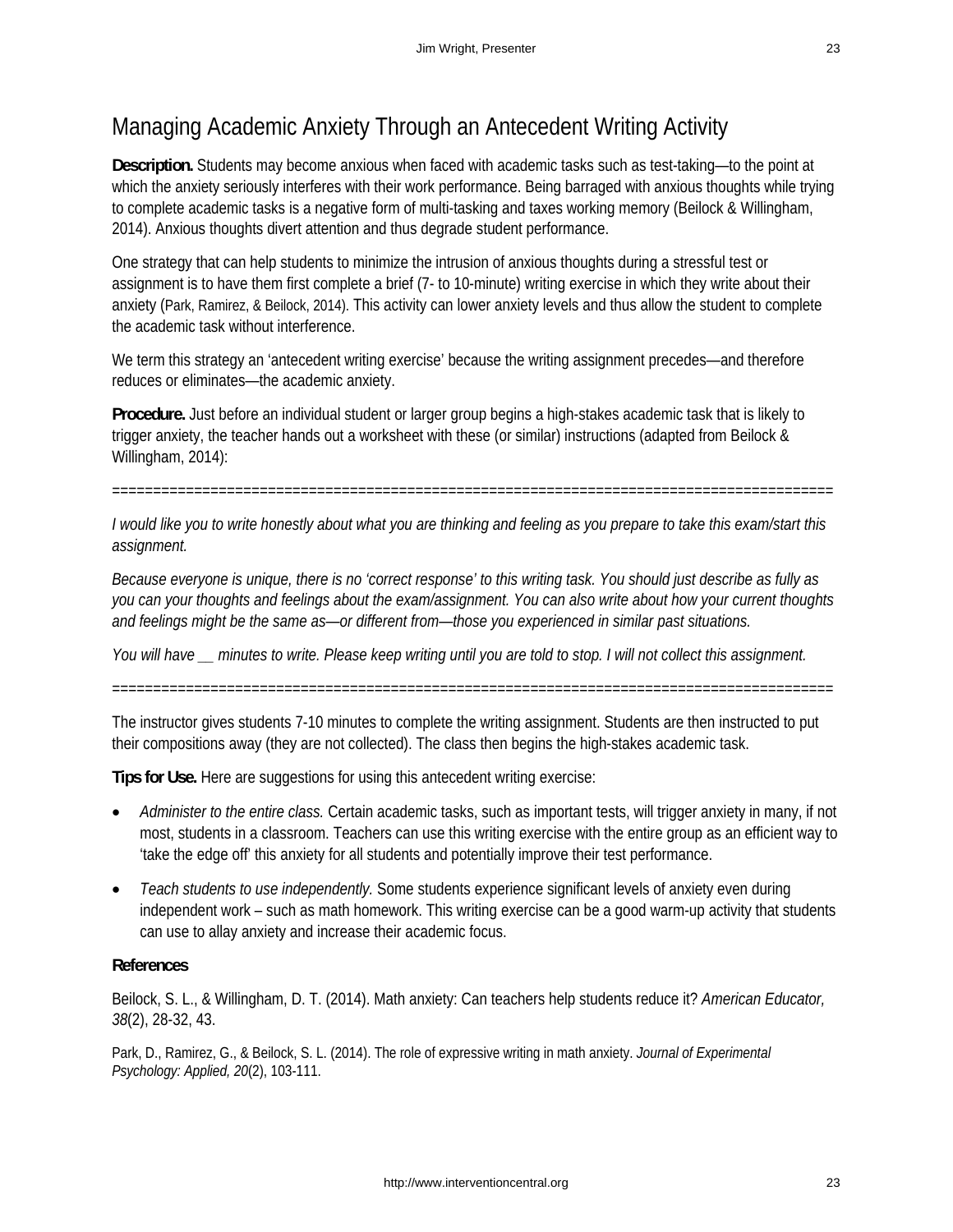### Reducing Disruptive Behavior Through Antecedent Physical Exercise

**Description.** Students who display frequent disruptive behaviors can show greater levels of control and compliance after they have engaged in at least 30 minutes of sustained physical exercise. This technique is called 'antecedent exercise' because the physical activity precedes—and therefore prevents—problem behaviors (Folino, Ducharme, & Greenwald, 2014). The positive effects of antecedent exercise have been found to last up to 90 minutes.

**Procedure.** The essentials of antecedent exercise are taken from Folino, Ducharme, & Greenwald, 2014.

The student engages in sustained moderate exercise for at least 30 minutes. Any mix of activities is acceptable (e.g., having students rotate among a series of exercise 'circuits' such as jumping jacks and sprints), so long as it achieves this steady rate of physical activity. Of course, activities are always supervised by an adult.

The goal is for the student to achieve a 'target heart rate' through most of the activity period, a rate equaling 50 to 70 percent of that individual's maximum heart rate (Folino, Ducharme, & Greenwald, 2014). While not required, the school may want to use inexpensive electronic devices such as wristwatch heart monitors to track heart rate.

**Tips for Use.** Here are suggestions when designing a plan that includes antecedent exercise:

- *Clear the student for sustained exercise.* Antecedent exercise should be no more strenuous than activities that students routinely engage in during physical education. However, the school should verify that the student has no interfering physical limitations or medical conditions before starting an antecedent-exercise program.
- *Consult a physical-education teacher*. The physical-education instructor is a helpful source for exercise ideas that will engage students—and can also provide guidance on how to monitor the student's activity level to ensure that it falls within the moderate range.
- *Schedule strategically*. While antecedent exercise can show follow-up positive effects on behavior for up to 90 minutes, the impact is greatest during the first half-hour. If possible, schedule demanding academic work such as reading instruction as soon as possible after an exercise period to reap maximum benefits.

#### **References**

Folino, A., Ducharme, J. M., & Greenwald, N. (2014). Temporal effects of antecedent exercise on students' disruptive behaviors: An exploratory study. *Journal of School Psychology, 52*, 447-462.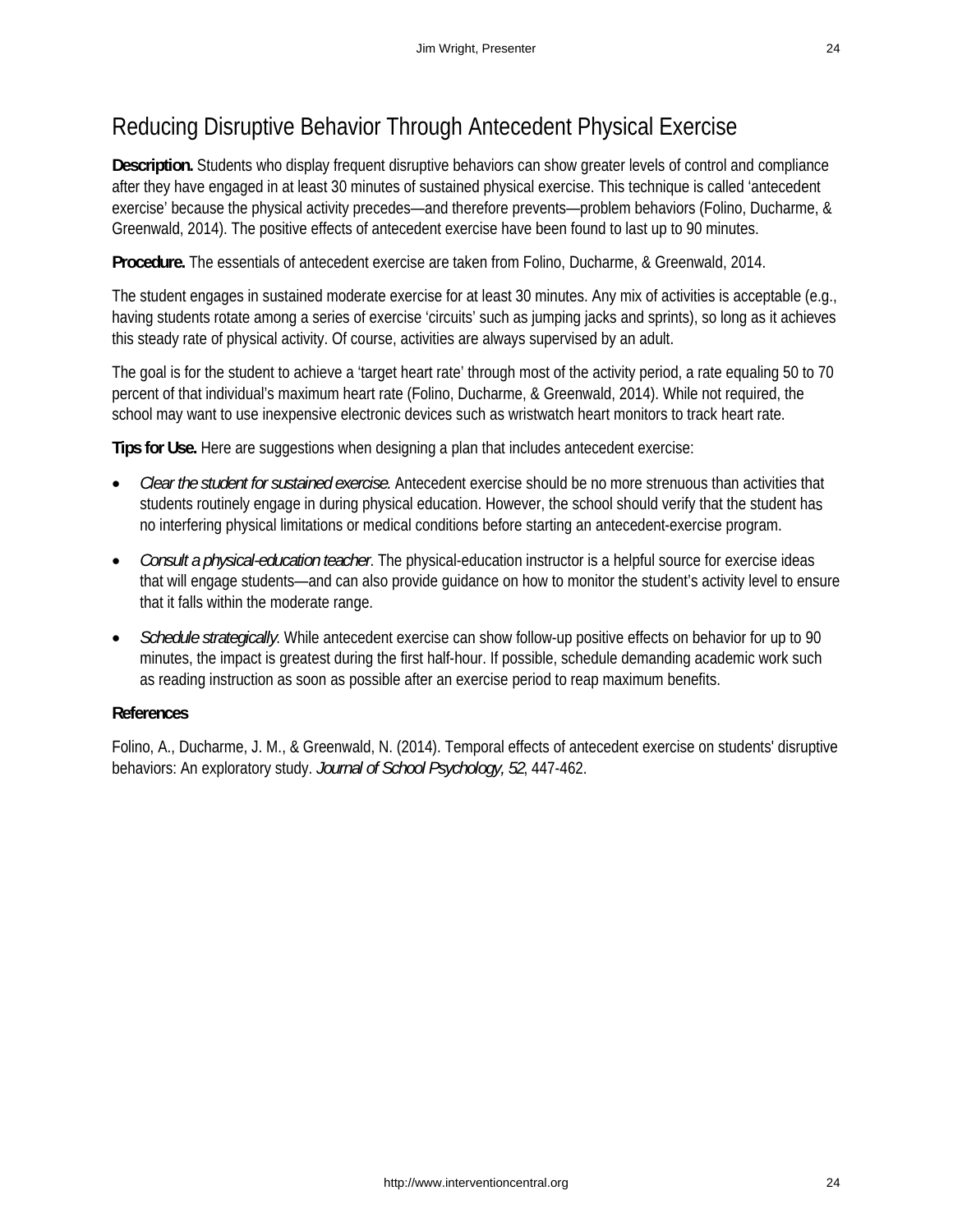## School-Home Notes: Enlisting the Teacher, Parent, and Student to Improve Behavior

Schools seek effective but workable classroom interventions to address the problem behaviors of younger students. School-home notes are one strategy that holds promise for the primary classroom: the teacher sends home a daily note rating the student's school behaviors (Jurbergs, Palcic, & Kelley, 2007). Based on the teacher report, the parent provides or withholds a home reward. School-home notes have the advantages of both strengthening communication between teacher and parents and including the parent in the intervention as dispenser of praise and home rewards.

**Preparation.** Here are the steps to setting up a school-home note:

- 1. *Select target behaviors.* The teacher and parent decide on 2-4 behaviors to track through the schoolhome note. Behaviors listed on the note should be phrased as desired 'replacement' behaviors (that is, positive behaviors to replace the student's current challenging behaviors). For example, a behavior target for a non-compliant child might be " The *student followed teacher requests*."
- 2. *Design a school-home note*. The teacher and parent design a note incorporating target behaviors. While any rating format may be used, a simple version may be best--e.g., Yes (2 pts)...So-So (1 pt)......No (0 pts). See the attached school-home note for a generic example. A free application is also available on Intervention Central to create Behavior Report Cards, which can be used as school-home notes: http://www.interventioncentral.org/teacher-resources/behavior-rating-scales-report-card-maker
- 3. *Decide on the cut-point for an acceptable daily school-home note rating*. The parent and teacher decide on the minimum daily points that the child must earn on the school-home note to be eligible to earn a reward. For example, a teacher and parent create a school-home note that has 4 behavior-rating items, with a maximum of 2 points to be earned per item. The maximum points that can be earned per day on the school-home note therefore is 8 (4 items times 2 points per item). The teacher and parent initially decide that the student must earn a minimum of 5 points to earn a daily reward.
- 4. *Develop a reinforcer menu*. Based on a knowledge of the child, the parent develops a reinforcer ('reward') menu containing 4-8 reward choices. Whenever the student attains a positive rating on the school-home note, he or she can select a reward from this menu.

**Implementation.** Here are the daily steps for using school-home notes:

- 1. *Rate the student's school behavior.* At the conclusion of the school day, the teacher rates the student's behavior on the school-home note. The teacher meets briefly with the student to share feedback about the ratings and offers praise (if the ratings are positive) or encouragement (if the ratings are below expectations).
- 2. *Send the completed school-home note to the parent.* The teacher communicates the school-home note results with the parent in a manner agreed upon in advance, e.g., in the student's backpack, via email or a voicemail report.
- 3. *Provide the home reward*. The parent reviews the most recent school-home note with the child. If the child attained the minimum rating, the parent provides praise and allows the student to select a reward from the reinforcer menu. If the student failed to reach the rating goal, the parent withholds the reward but offers encouragement.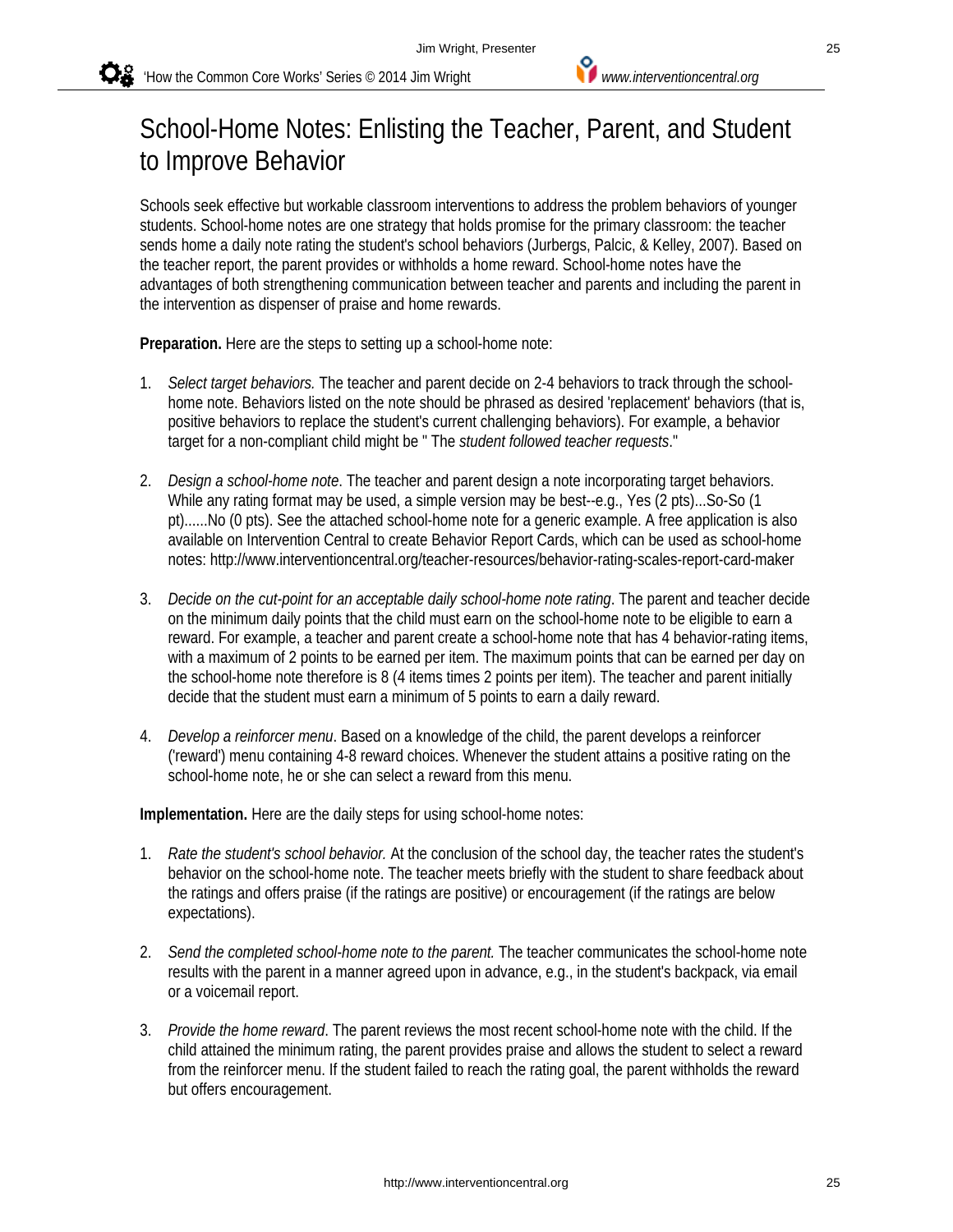

- 1. *Refresh the reinforcer menu.* Every 2 to 3 weeks, the parent should update the reinforcer menu with the child to ensure that the reward choices continue to motivate.
- 2. *Raise the school-home note goal*. Whenever the student has attained success on the school-home note on most or all days for a full 2 weeks, the teacher and parent should consider raising the student point goal incrementally.

#### **Reference**

Jurbergs, N., Palcic, J., & Kelley, M. L. (2007). School-home notes with and without response cost: Increasing attention and academic performance in low-income children with attention-deficit/hyperactivity disorder. *School Psychology Quarterly, 22*, 358-379.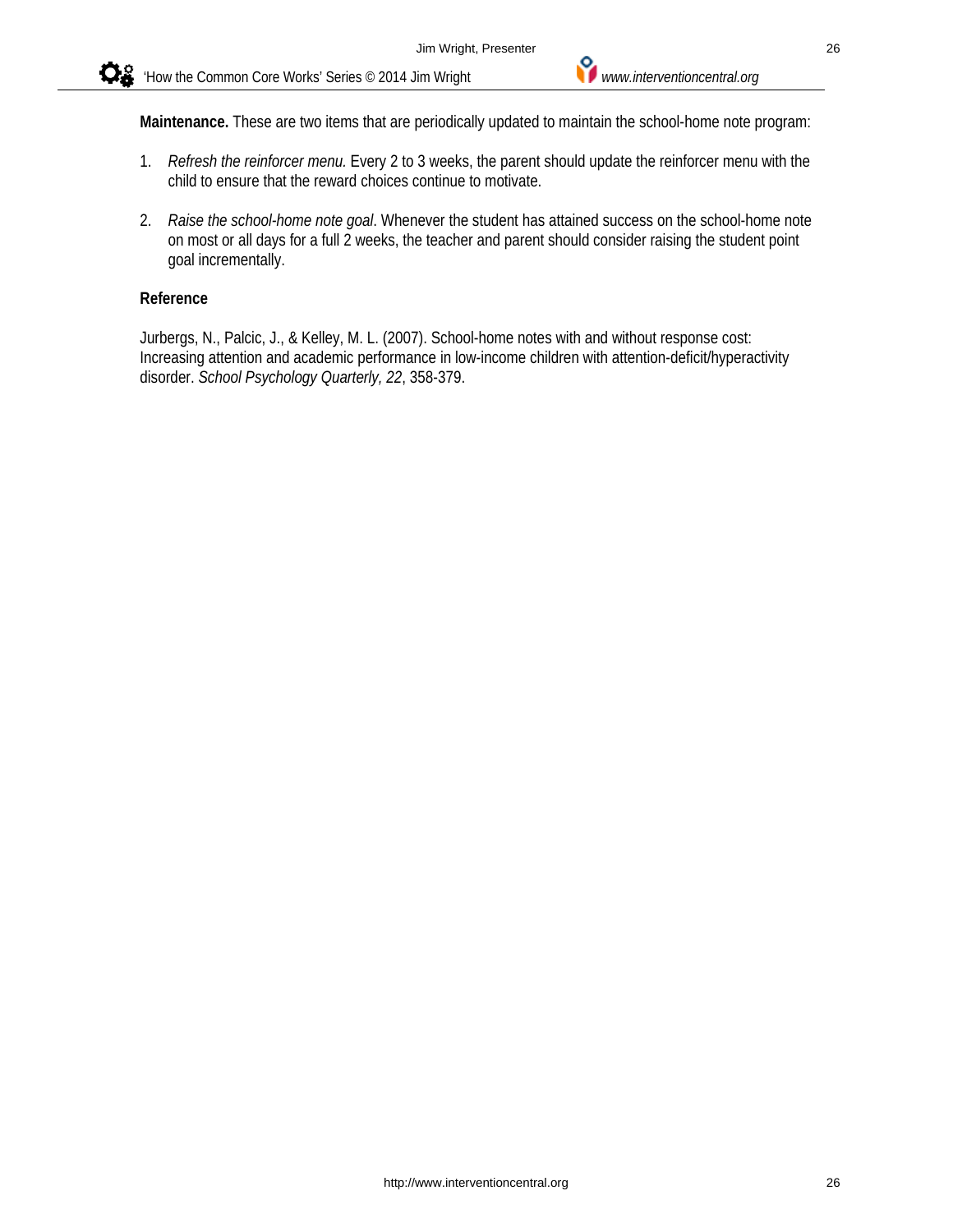

## School‐Home Note

| <b>Student Behaviors</b>                       | <b>MON</b> | <b>TUES</b> | <b>WED</b> | <b>THURS</b> | <b>FRI</b> |
|------------------------------------------------|------------|-------------|------------|--------------|------------|
|                                                |            |             |            |              |            |
| The student completed classwork in a           |            |             |            |              |            |
| satisfactory manner                            |            |             |            |              |            |
| Yes So-So No                                   |            |             |            |              |            |
| 2 <sup>7</sup><br>$\sim$ 1<br>$\boldsymbol{0}$ |            |             |            |              |            |
| The student used class time well.              |            |             |            |              |            |
| Yes So-So No                                   |            |             |            |              |            |
| 2                                              |            |             |            |              |            |
| The student got along well with peers.         |            |             |            |              |            |
| Yes So-So No                                   |            |             |            |              |            |
| $\overline{2}$<br>$1 \quad \Box$<br>$\bf{0}$   |            |             |            |              |            |
| The student followed teacher requests.         |            |             |            |              |            |
| <u>No</u><br>Yes So-So                         |            |             |            |              |            |
| $\boldsymbol{0}$<br>1                          |            |             |            |              |            |
| (Optional Behavior)                            |            |             |            |              |            |
|                                                |            |             |            |              |            |
|                                                |            |             |            |              |            |
|                                                |            |             |            |              |            |
|                                                |            |             |            |              |            |
| $So-So$<br>Yes<br>No                           |            |             |            |              |            |
| 2<br>0                                         |            |             |            |              |            |
|                                                |            |             |            |              |            |
|                                                |            |             |            |              |            |
|                                                |            |             |            |              |            |
|                                                |            |             |            |              |            |
|                                                |            |             |            |              |            |

Parent Sign-Off (Optional): I have reviewed this School-Home Note and discussed it with my child.

Parent Signature: \_\_\_\_\_\_\_\_\_\_\_\_\_\_\_\_\_\_\_\_\_\_\_\_\_\_\_\_\_\_\_\_\_\_\_\_\_\_ Date: \_\_\_\_\_\_\_\_\_\_\_\_\_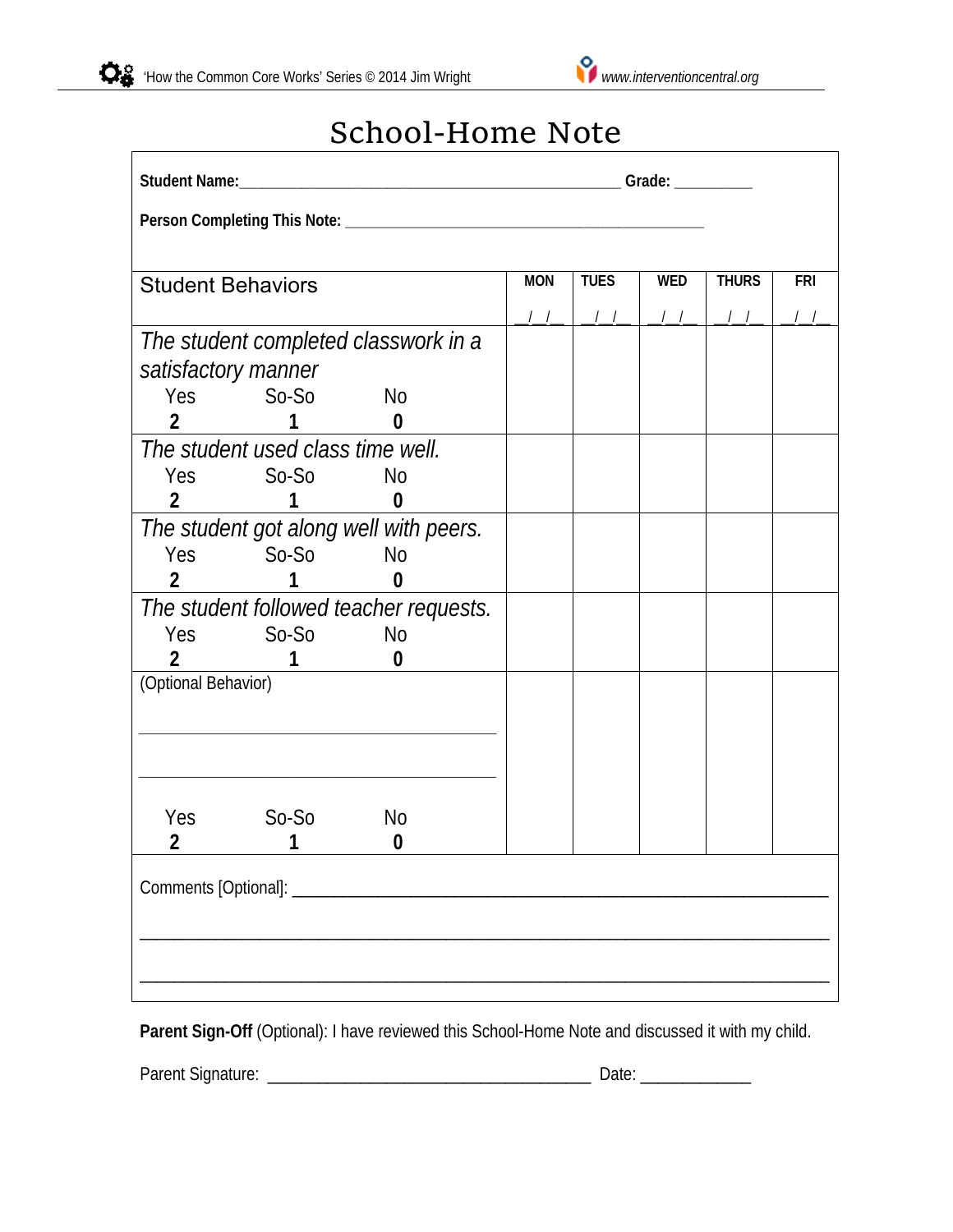## How To: Reduce Time-Outs With Active Response Beads

Students with behavioral disorders or ingrained patterns of non-compliant or defiant behaviors may receive in-class or out-of-class time-out as a disciplinary consequence. However, use of time-out (from reinforcement) has the serious drawback that students miss instruction while in time-out. Furthermore, because students are often directed to time-out when emotionally upset, there is a significant likelihood that they will resist the time-out placement, thus creating the potential for teacher-student power-struggles, classwide disruptions, and other negative outcomes.

Active-Response Beads-Time Out (ARB-TO: Grskovic et al., 2004) is an intervention to replace in-class time-out that is easy to use. It promotes students' use of calm-down strategies when upset, enhances behavioral self-management skills, and minimizes exclusion from academic activities.

**Preparation.** The teacher makes a sufficient number of sets of Active Response Beads (ARBs) to use in this intervention--depending on whether the strategy is to be used with one student, a small group, or the entire class.

The materials needed to create a single Active Response Bead set are:

- ten 3/4-inch/1.9-cm beads with hole drilled through middle
- A 38-cm/15-inch length of cord

To make a set of Active Response Beads, the teacher strings the 10 beads on the cord and ties a knot at each end.

**Training.** The teacher meets for at least 2 sessions with the student(s) who will be using the Active Response Beads-Time Out strategy. The teacher introduces ARB-TO as a way to self-manage emotions and classroom behaviors to increase classroom success and reduce number of time-outs. In each training session, the teacher and student practice steps of the ARB-TO procedure (outlined below). Training concludes when student(s) demonstrate understanding and compliance with the procedure.

**Procedure.** The ARB-TO can be used whenever the student displays defiant, non-compliant, acting-out, or escalating behaviors (e.g., refuses to engage in classwork, leaves seat without permission, talks out, makes rude or inappropriate comments or gestures, or engages in less-serious acts of aggression or property destruction). NOTE: Educators should be aware that the teacher's role in providing prompts, feedback, and praise to the student throughout the ARB steps is crucial to the intervention's success.

Here are the 4 ARB-TO steps:

| Teacher Initiates ARB-TO Strategy                                                                                                               |
|-------------------------------------------------------------------------------------------------------------------------------------------------|
| Teacher: The teacher directs the student to "go get an ARB".                                                                                    |
| Student: The student walks to the teacher's desk (or other classroom location), picks up a set of Active<br>Response Beads and returns to seat. |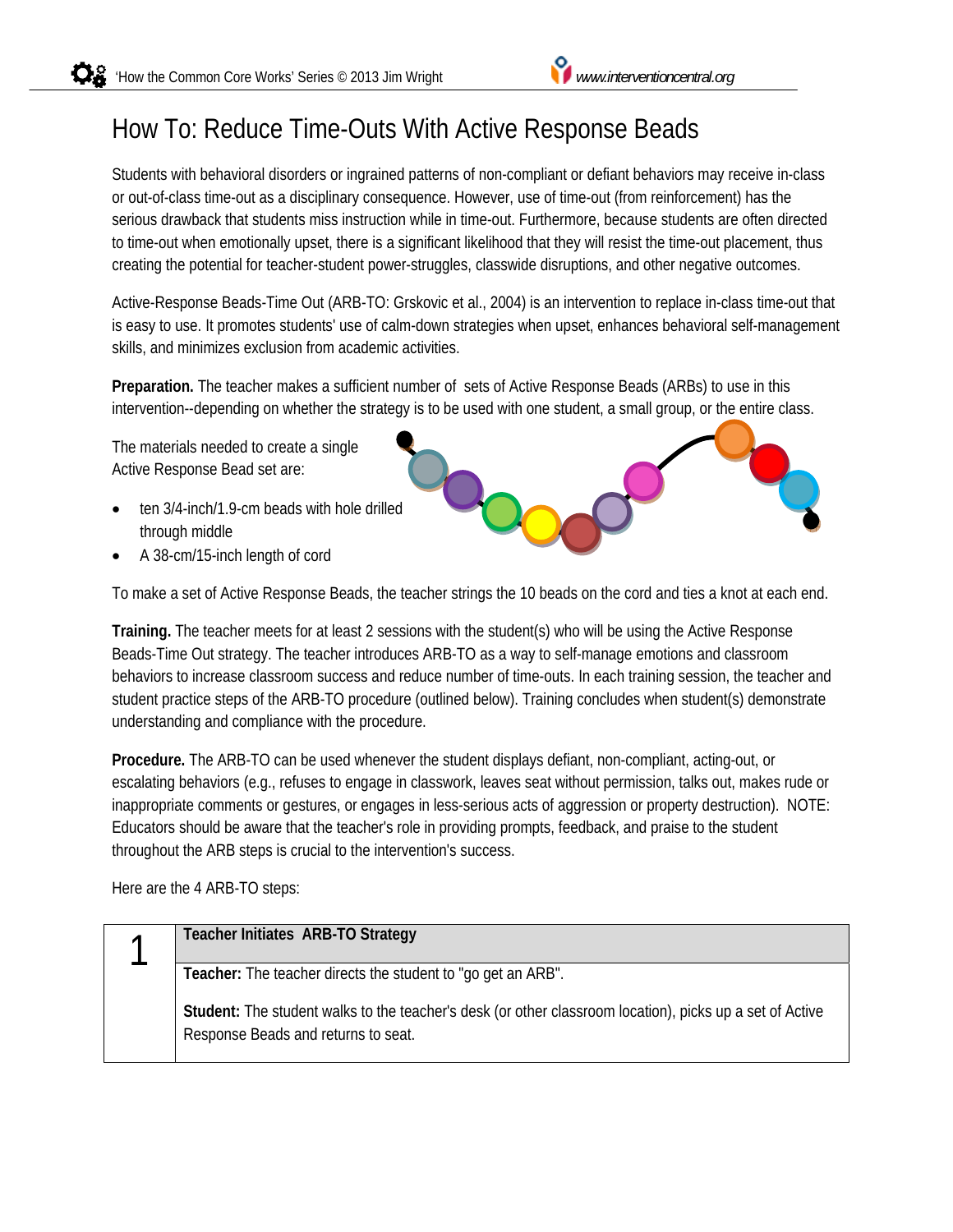| <b>Student Uses Active Response Beads</b>                                                                                                                                                                        |
|------------------------------------------------------------------------------------------------------------------------------------------------------------------------------------------------------------------|
| Teacher: The teacher praises compliance and directs the student to begin the ARB-TO procedure:                                                                                                                   |
| "Thanks for getting your ARB. You need think-time for [describe problem behavior]. Put your head on the<br>desk and use your ARB."                                                                               |
| Student: The student puts head on desk and counts down slowly from 10 to 1. The student starts<br>counting in an audible voice. With each number in the count, the student:                                      |
| takes a deep breath and slowly releases;<br>$\bullet$<br>moves a bead along the cord from the left to the right side of the ARB;<br>gradually reduces voice volume--to conclude in a whisper on the last number. |
| Upon completing the count, the student raises head from desk.                                                                                                                                                    |



| <b>Teacher Redirects the Student to Academic Task</b>                                                                                                                          |
|--------------------------------------------------------------------------------------------------------------------------------------------------------------------------------|
| Teacher: The teacher again praises use of ARB-TO, directs the student to resume the academic task or<br>rejoin the academic activity, and offers support as needed.            |
| "Thanks for using the ARB and for returning it to me. Please continue with your assignment/ rejoin our<br>activity. I will be over to check on how you are doing in a moment." |
| Student: The student resumes the academic task or rejoins the learning activity.                                                                                               |